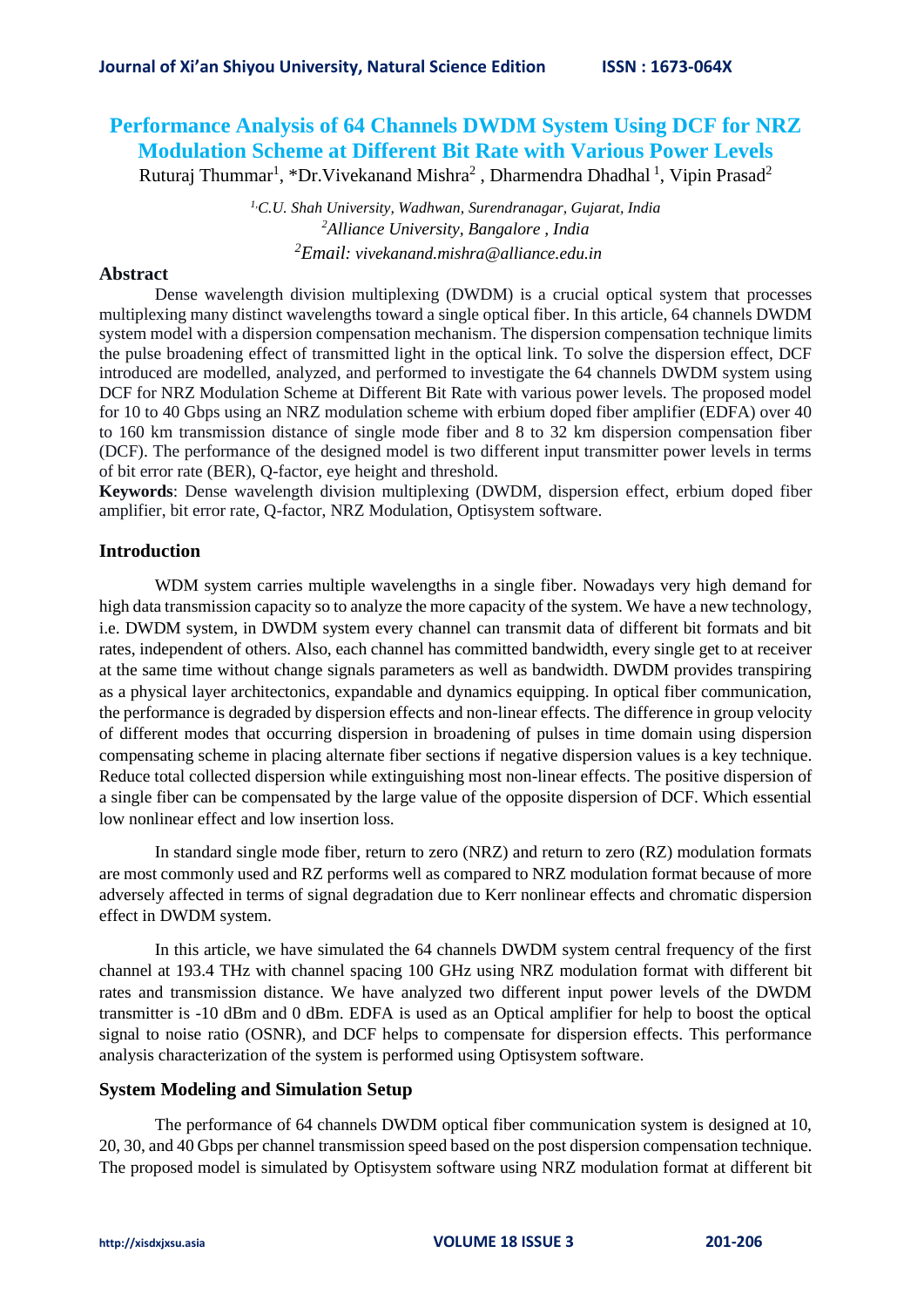rates with various power levels to investigate how dispersion altered the performance of the optical DWDM transmitter system.



Fig-1 DWDM system modeling

The system model is divided into basic three-section shown in the figure-1. The first section consists of a WDM transmitter, ideal multiplexer, and WDM analyzer. 64 CW laser diode as a source are used for generating various wavelength optical signals with 100GHz frequency spacing. These input optical signals are merged through DWDM multiplexer and allow a single optical fiber consisting of SMF, DCF, and EDFA in the second communication optical link section. The 40km of SMF and 8km of DCF with four loops using loop control. Therefore transmission length is  $40km + 8km$ ,  $80km + 16km$ , 120km + 24km, and 160km + 32km using loop control. The EDFA amplifier amplifies the optical signal for batter gain, low insertion loss, and signal capability with an optical link.



Fig-2 Simulation setup

The last receiver section consists of WDM Demultiplexer to demultiplex the optical signals to 64 different channels. The outputs of demultiplexing signals are given to the optical receiver and pass through the BER analyzer. The whole simulation model of 64x10 Gbps, 64x20 Gbps, 64x30 Gbps and 64x40 Gbps DWDM optical transmission system in figure-2, simulation parameters and fiber parameters in table-1 and table-2 respectively.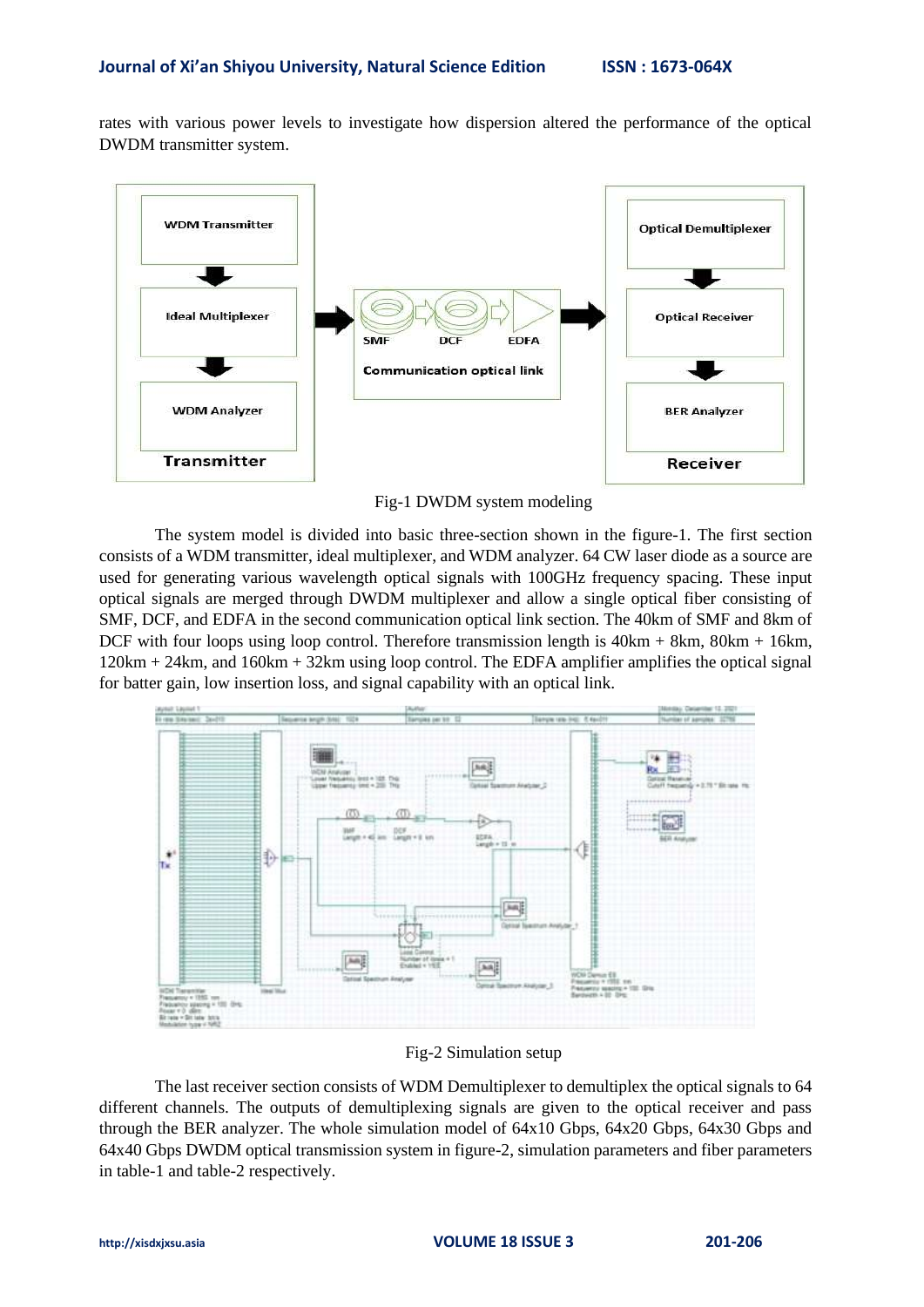# **Journal of Xi'an Shiyou University, Natural Science Edition ISSN : 1673-064X**

| <b>Parameters</b>                  | <b>Value</b>        |  |  |
|------------------------------------|---------------------|--|--|
| Data Rates                         | 10, 20, 30, 40 Gb/s |  |  |
| Sequence length                    | 128 bits            |  |  |
| Sample per bit                     | 64                  |  |  |
|                                    | 193.4 THz           |  |  |
| <b>Transmitter frequency</b>       | $(1550 \text{ nm})$ |  |  |
| Reference Wavelength               | 1550 nm             |  |  |
| Input transmitter power            | 10dBm               |  |  |
| <b>Modulation Extinction ratio</b> | 30 dBm              |  |  |
| frequency spacing                  | $100$ GHz           |  |  |
|                                    | $64x10$ Gbps,       |  |  |
|                                    | 64x20 Gbps,         |  |  |
| Communication capacity             | 64x30 Gbps,         |  |  |
|                                    | 64x40 Gbps          |  |  |

| <b>Parameters</b>     | <b>SMF</b> | <b>DCF</b> |  |
|-----------------------|------------|------------|--|
|                       | 40, 80,    | 8, 16,     |  |
| Fiber Length (km)     | 120, 160   | 24, 32     |  |
| Attenuation (db/km)   | 0.2        | 0.5        |  |
| Dispersion (ps/nm/km) | 17         | -85        |  |
| Dispersion slop       |            |            |  |
| (ps/mm2/km)           | 0.075      | $-0.3$     |  |
| Differential group    |            |            |  |
| delay (ps/km)         | 0.2        | 0.2        |  |
| PMD coefficient       |            |            |  |
| (ps/nm)               | () 5       | 0.5        |  |

Table- 1 simulation parameters Table-2 fiber parameters

## **Results and Discussion**

The performance analysis of the DWDM optical transmission model is simulated on Optisystem software and Q-factor, BER measured by BER analyzer. Therefore a total of 32 simulations are performed using an NRZ modulation scheme with different bit rates (10, 20, 30, and 40 Gbps) and various input transmitter power levels (0 dBm and -10 dBm) to investigate the performance analysis of the proposed DWDM system model.

Theoretically, the acceptable value of the Q-factor is greater than 6 and the bit error rate is less than or equal to 10-9 for the batter optical communication system. After a look over the performance analysis of 64 channels DWDM system with 10,20,30 and 40 Gbps speed per channel for 48,96,144 and 192 km optical fiber link distance with up to the sufficient standards of quality factor and bit rate. The various bit rates correspond to different transmission distances for two different input transmitter power 0 dBm and -10 dBm. Eye parameters (like BER, Q-factor, Eye height, and threshold) are represented in table-3 and table-4.

| <b>Bit Rate</b> | <b>Transmission</b><br><b>Distance</b> |            | <b>Eye Parameter</b> |          |                   |                  |
|-----------------|----------------------------------------|------------|----------------------|----------|-------------------|------------------|
|                 | <b>SMF</b>                             | <b>DCF</b> | <b>BER</b>           | Q-Factor | <b>Eye Height</b> | <b>Threshold</b> |
| 10              | 40                                     | 8          | 3.04E-35             | 12.3315  | 0.00328327        | 0.0021742        |
|                 | 80                                     | 16         | 8.94E-37             | 12.6122  | 0.00329951        | 0.0021573        |
|                 | 120                                    | 24         | 4.41E-35             | 12.3013  | 0.00163991        | 0.0010948        |
|                 | 160                                    | 32         | 9.59E-30             | 11.2654  | 0.00062587        | 0.0004366        |
| 20              | 40                                     | 8          | 1.64E-31             | 11.6168  | 0.00319499        | 0.0019423        |
|                 | 80                                     | 16         | 3.36E-35             | 12.3211  | 0.00322503        | 0.0018930        |
|                 | 120                                    | 24         | 6.37E-26             | 10.4617  | 0.00149506        | 0.0010598        |
|                 | 160                                    | 32         | 6.00E-17             | 8.28175  | 0.00053519        | 0.0004514        |
|                 | 40                                     | 8          | 3.90E-31             | 11.5418  | 0.00318127        | 0.0018737        |
| 30              | 80                                     | 16         | 5.30E-27             | 10.6944  | 0.00291276        | 0.0019881        |
|                 | 120                                    | 24         | 5.20E-17             | 8.29905  | 0.00107751        | 0.0009229        |
|                 | 160                                    | 32         | 1.62E-14             | 7.58738  | 0.00024729        | 0.0002366        |
| 40              | 40                                     | 8          | 7.75E-24             | 9.99319  | 0.00295007        | 0.0018008        |
|                 | 80                                     | 16         | 6.08E-16             | 8.00043  | 0.00260302        | 0.0021300        |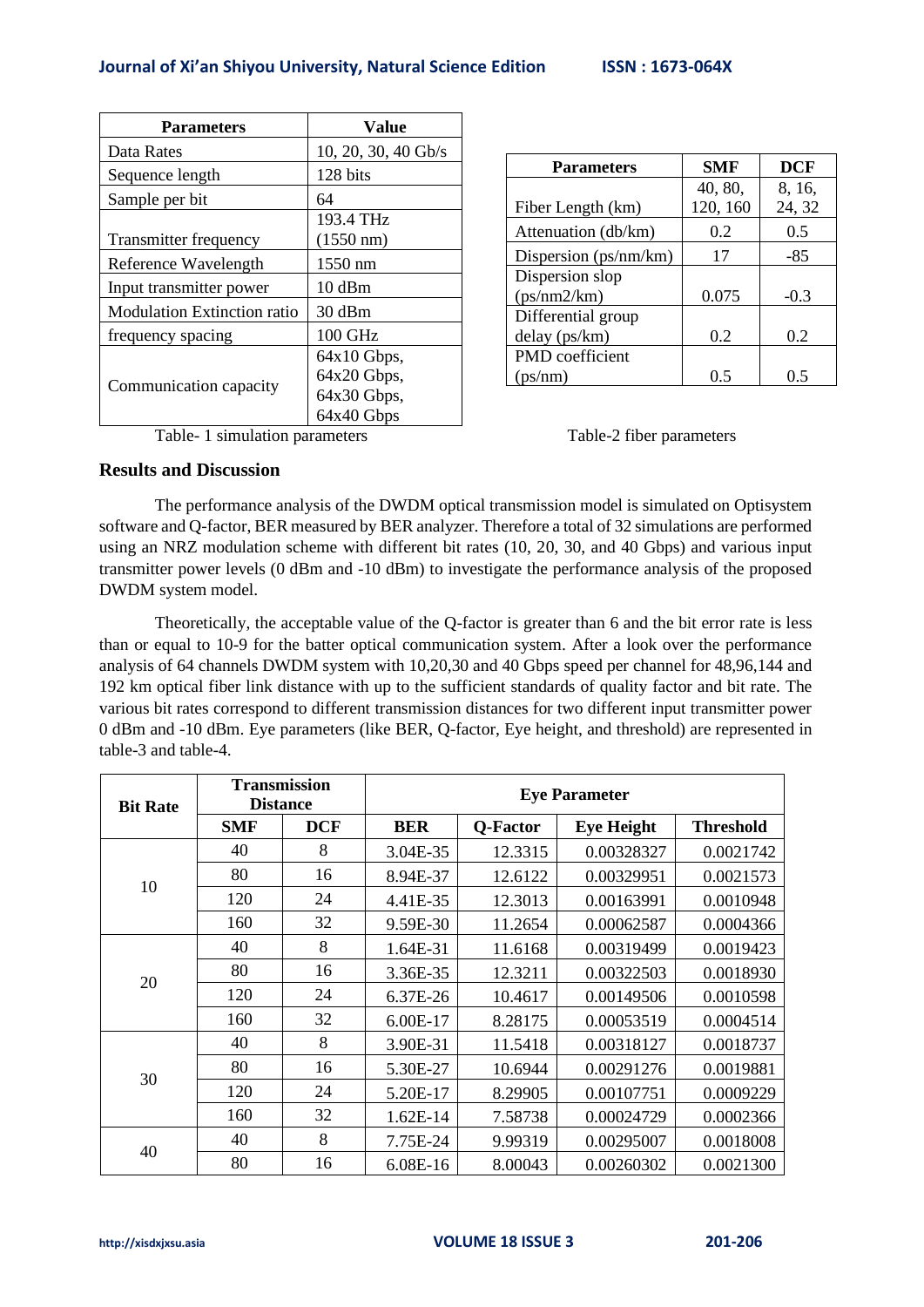### **Journal of Xi'an Shiyou University, Natural Science Edition ISSN : 1673-064X**

| 100<br>⊥∠∪ | 24        | 2.72E-12 | 6.89224 | 0.00115151 | 0.001165 |
|------------|-----------|----------|---------|------------|----------|
| .60        | າາ<br>ے ر | 6.91E-08 | 5.26768 | 0.00034006 | 0.000535 |

Table-3 For Input Transmitter Power Level -10dbm

| <b>Bit Rate</b> | <b>Transmission</b><br><b>Distance</b> |            | <b>Eye Parameter</b> |          |                   |                  |
|-----------------|----------------------------------------|------------|----------------------|----------|-------------------|------------------|
|                 | <b>SMF</b>                             | <b>DCF</b> | <b>BER</b>           | Q-Factor | <b>Eye Height</b> | <b>Threshold</b> |
| 10              | 40                                     | 8          | 8.46E-44             | 13.8295  | 0.00438028        | 0.0031218        |
|                 | 80                                     | 16         | 8.58E-35             | 12.2479  | 0.00408483        | 0.0028446        |
|                 | 120                                    | 24         | 4.17E-24             | 10.0579  | 0.00249831        | 0.0017272        |
|                 | 160                                    | 32         | 2.13E-19             | 8.92828  | 0.00139714        | 0.0010209        |
| 20              | 40                                     | 8          | 5.12E-37             | 12.6552  | 0.00423865        | 0.0028472        |
|                 | 80                                     | 16         | 1.24E-31             | 11.6422  | 0.00393454        | 0.0026345        |
|                 | 120                                    | 24         | 1.94E-22             | 9.67151  | 0.00242651        | 0.0016469        |
|                 | 160                                    | 32         | 4.84E-17             | 8.30512  | 0.00127336        | 0.0009358        |
|                 | 40                                     | 8          | 1.10E-38             | 12.9547  | 0.00421977        | 0.0029296        |
| 30              | 80                                     | 16         | 5.80E-33             | 11.9005  | 0.00396473        | 0.0026858        |
|                 | 120                                    | 24         | 1.46E-24             | 10.161   | 0.00244071        | 0.0017294        |
|                 | 160                                    | 32         | 1.33E-19             | 8.98169  | 0.00128613        | 0.0010994        |
| 40              | 40                                     | 8          | 2.54E-32             | 11.7768  | 0.00406609        | 0.0026979        |
|                 | 80                                     | 16         | 8.87E-30             | 11.2729  | 0.00389816        | 0.0028487        |
|                 | 120                                    | 24         | 1.45E-20             | 9.2216   | 0.00238544        | 0.0018721        |
|                 | 160                                    | 32         | 2.54E-13             | 7.22165  | 0.00115014        | 0.0010913        |

Table-4 Input Transmitter Power Level 0 dBm.





Fig-3 shows both graph Q-factor Vs transmission distance with various bit rates for input transmitter power -10 dBm and 0 dBm and above tables as we increase transmission distance 40km to 160km, the Q-factor decreases, In other word when we increase the bit rate 10Gbps to 40Gbps Q-factor also decreases linearly.

Fig-4 shows both BER Vs Bit Rate with various Transmission Distance for input transmitter power -10 dBm and 0 dBm and above tables as we increase bit rate 10 to 40 Gbps, the BER increases. In other words, when we increase transmission distance 40 to 160km, the bit error rate also decreases.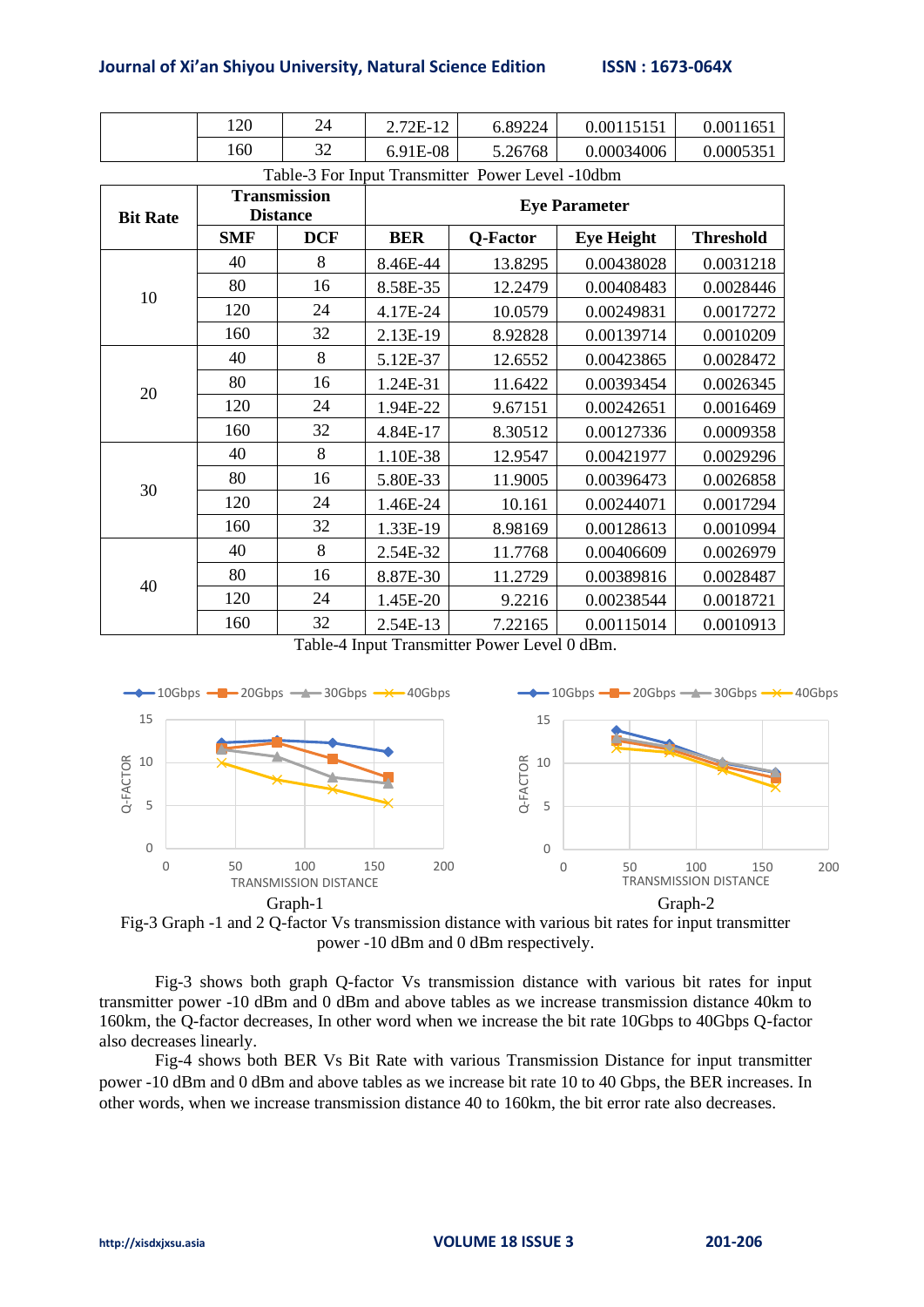

Graph-3 Graph-4 Fig-4 Graph -3 and 4 BER Vs Bit Rate with various Transmission Distance for Input Transmitter Power



Fig-5 Graph -5 and 6 Eye Height Vs Transmission Distance with various Bit Rate for Input Transmitter Power -10 dBm and 0 dBm respectively

Fig-5 shows both graph Eye Height Vs Transmission Distance with various Bit Rate for Input Transmitter Power -10 dBm and 0 dBm and above tables. In both power levels, 0 dBm power level gives better performance than -10 dBm in terms of eye height. As we increase transmission distance 40km to 160km, the Eye height decreases. In other words, when we increase the bit rate 10Gbps to 40 Gbps the eye height also decreases rapidly.

### **Conclusion**

The presented work is a performance analysis of 64 channels DWDM system using DCF for NRZ modulation scheme at different bit rates with various input transmitter power levels. The presented model is designed and simulated using DCF having EDFA amplifier concerning to compensate the dispersion effects and attenuation occurrence. The performance of the designed NRZ modulation format is investigate for two different input power levels with various bit rates and lengths of transmission link in terms of Q-factor, bit error rate, eye height, and threshold. Finally, both input transmitter power levels have sufficient performance in terms of eye parameters over NRZ modulation scheme for 10, 20, 30, and 40 Gbps bit rate per channel to obtain errorless transmission over different distances as dispersion reduced to overall simulation. A superior result of 0 dBm input transmitter power level has been observed. A quality factor of 13.8295 and BER of 8.46E-44 as it withholds the optical carrier quality for 10 Gbps bit rate and 40 km transmission distance and increases the value of bit rate and distances in both power levels